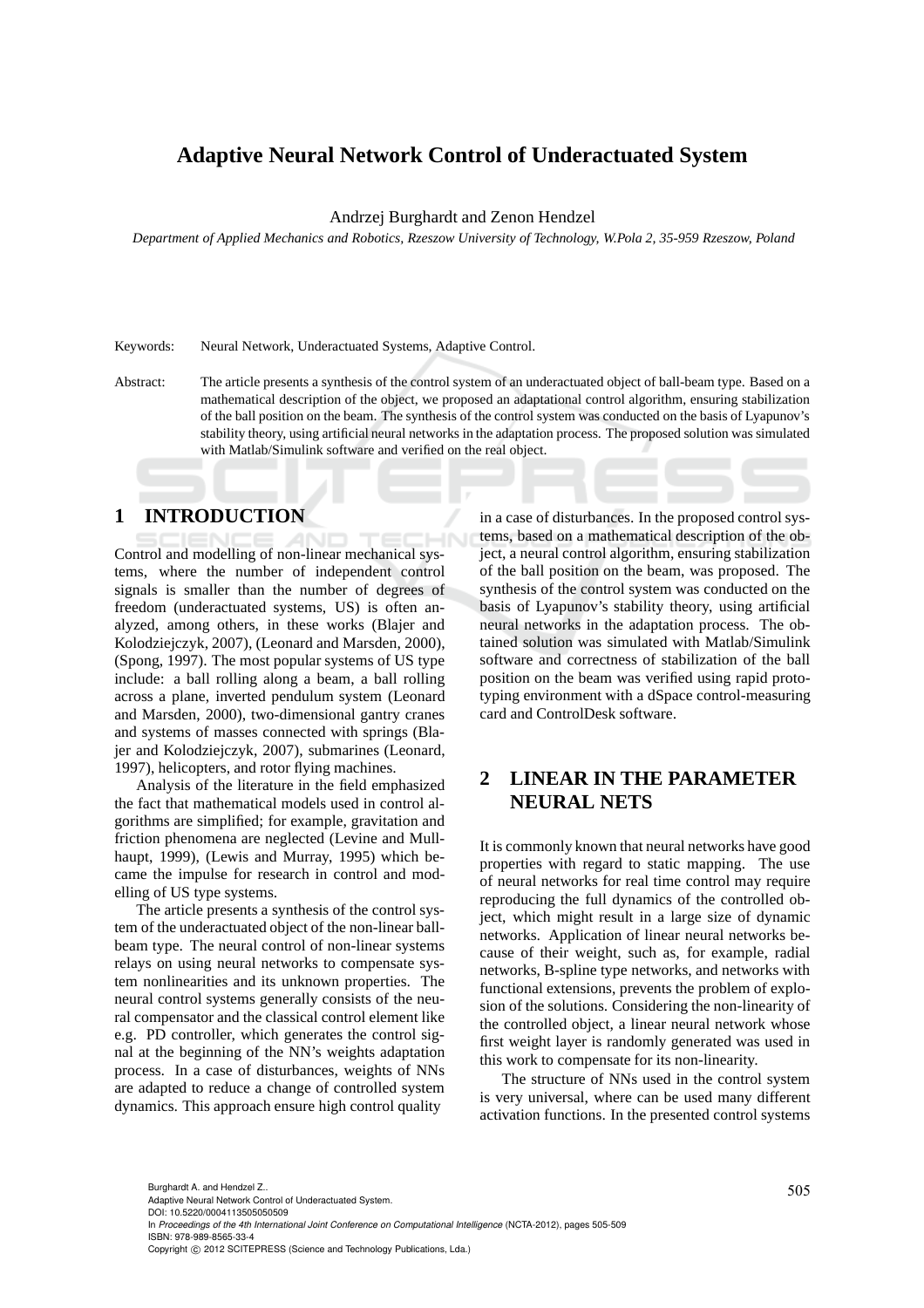

Figure 1: Structure of double-layer neural network.

were applied neural networks with sigmoidal bipolar neurons activation function, which are not local functions, like RBFs. This approach leads to the smaller size of the NNs with many inputs, in the comparison to the RBFNs, what is more adequate in the real time control tasks.The problems of modelling and control of non-linear objects are very complex. Because of the lack, so far, of a systematic approach to analysis and synthesis of dynamic non-linear systems, artificial neural networks have become an attractive tool applied in the theory of non-linear systems because of the possibility of approximation of any non-linear mappings and adaptation. Neural networks are applied, among other things, for modelling and control of complex non-linear systems. Let us analyze the neural network shown in fig. 1.

Mapping of entrance-exit of the network from fig. 1 assumes the following form

$$
y_i = \sum_{j=1}^{N} \{ w_{ij} S[\sum_{k=1}^{n} v_{jk} x_k + v_{vj}] + w_{wi} \} i = 1, ..., r. \quad (1)
$$

Assuming the element of entrance vector  $x \equiv 1$ and threshold value vector of  $[v_{\nu 1}, v_{\nu 2},..., v_{\nu n}]^T$  the following was recorded as the first column of, *V <sup>T</sup>* matrix:

$$
y(x) = W^T S(V^T x) \tag{2}
$$

where  $S = [S_1(.), S_2(.), ..., S_n(.)]^T$  constitutes a vector of the functions describing neurons, whose first element equals 1 while  $[w_{w1}, w_{w2}, ..., w_{wn}]^T$  vector constitutes the first column of  $W<sup>T</sup>$ . From the mathematical viewpoint a double-layer network may approximate a continuous function of many variables. Any continuous function  $f: D_f \subset \mathbb{R}^n \to \mathbb{R}^{\lambda}$ , where  $D_f$ is a compact  $R<sup>n</sup>$ , sub-set, can be approximated with any accuracy by a double-layer neural network with properly selected weights. Which means, that for any compact  $D_f$  set and a positive value of approximation error ε there exists such double-layer neural network (fig. 1) that  $f(x)$  function can be expressed as:

$$
f(x) = W^T S(V^T x) + \varepsilon \tag{3}
$$

for  $||\varepsilon|| < \varepsilon_N$ . If the first layer of  $V^T$  network weights is randomly designated, then  $W<sup>T</sup>$  weights of the second layer define its properties, and in this case it is a single-layer network. If we define  $\rho(x) = S(V^T x) + \varepsilon$ , then we can write down the relationship (2) as:

$$
y = W^T \rho(x) \tag{4}
$$

where:  $x \in R^n$ ,  $y \in R^r$ ,  $\rho(.)$ :  $R^n \to R^N$  and N is a number of neurons in the hidden layer. Such network is linear because of  $W<sup>T</sup>$  weights and possesses approximation properties of non-linear functions. Sigmoid bipolar functions were assumed as the vector of basic functions of the network for approximation of nonlinearity of the ball-beam system. Then the estimate of non-linear function of  $f(x)$  is given by the following equation:

$$
\hat{f}(x) = \hat{W}^T S(V^T x) \tag{5}
$$

where *V* constitutes a constant matrix of weights of the entrance layer, randomly generated. The following relationship describes neuron activation functions:

$$
S(V^{T} x) = \frac{2}{1 + exp(-\beta V^{T} x)} - 1
$$
 (6)

where coefficient  $\beta$  is responsible for the function slope.

### **3 MODELLING AND CONTROL OF THE BALL-BEAM SYSTE**

Dynamic equations of the ball-beam, shown fig. 2, could be recorded in the following form (Burghardt and Giergiel, 2011b), (Burghardt and Giergiel, 2011a):

$$
M(a,q)\ddot{q} + C(a,q,\dot{q})\dot{q} + G(q) + \tau_d(t) = u \quad (7)
$$

where:  $q = [s_A \varphi]^T$  and matrices  $M(a,q)$ ,  $C(a,q,\dot{q})$  as well as vectors  $G(q)$ , *u*, result from the description of dynamics of the analyzed system using Appell transformation (Blajer, 1998) and from the dynamics of executive systems.



Figure 2: The ball-beam system.

The disturbance vector fulfils the restriction of  $||\tau_d(t)|| < b$ ,  $b = const > 0$ . The matrices and vectors assume the following form: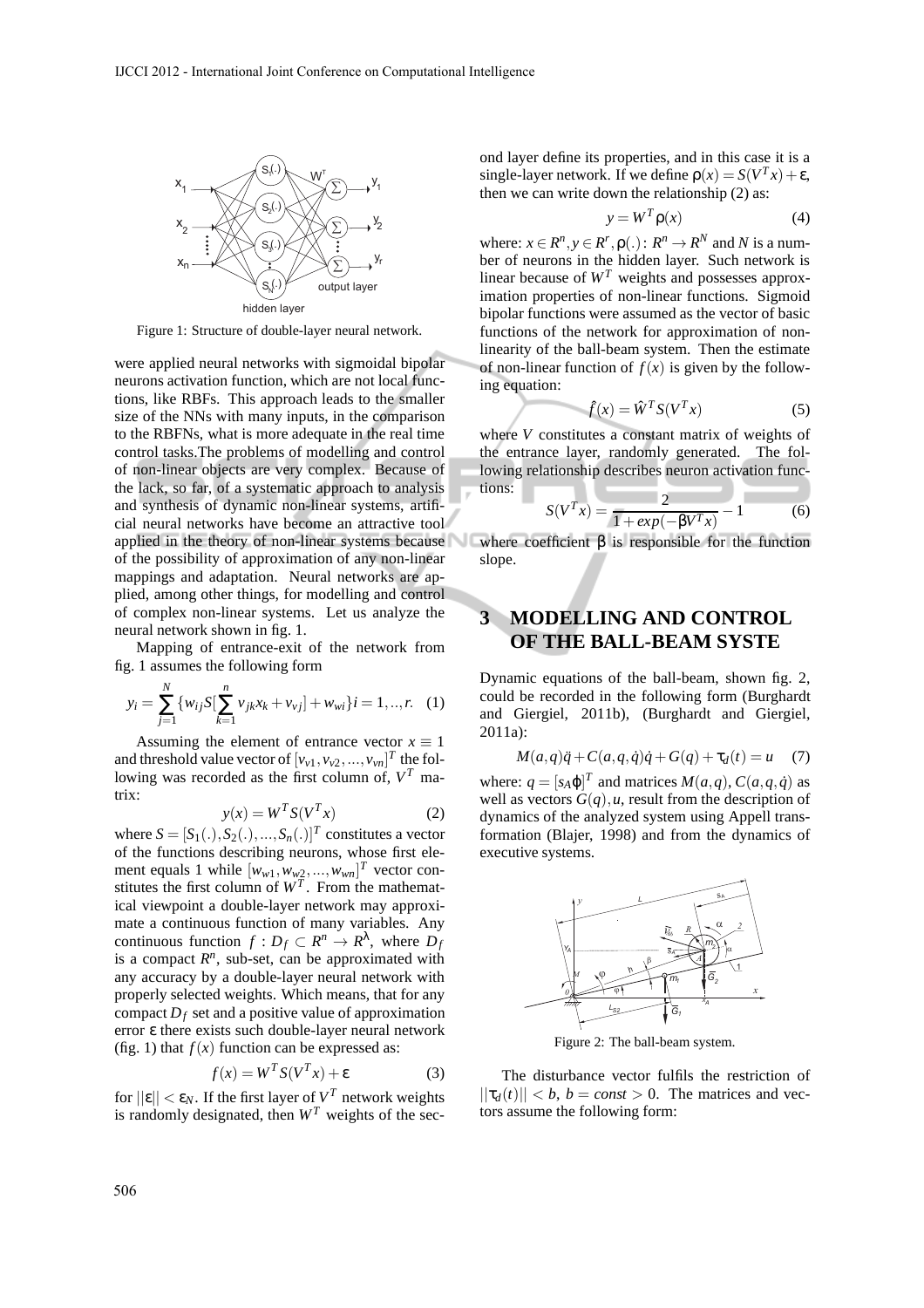$$
M(a,q) = \begin{bmatrix} a_1 & a_1 R \\ a_1 R & a_1 R^2 + a_2 + \frac{5}{7} a_1 (L - s_A)^2 \end{bmatrix},
$$
  

$$
u = \begin{bmatrix} 0 & u_2 \end{bmatrix}^T
$$

$$
C(a,q,\dot{q}) = \begin{bmatrix} 0 & \frac{5}{7}a_1(L-s_A)\varphi \\ -\frac{5}{7}a_1(L-s_A)\varphi & -\frac{5}{7}a_1(L-s_A)s_A \end{bmatrix},
$$

$$
\tau_d(t) = \begin{bmatrix} \tau_{d1} & \tau_{d2} \end{bmatrix}^T
$$
(8)

$$
G(q) = \begin{bmatrix} \frac{5}{7}a_1\sin(\varphi) \\ a_3g\cos(\varphi) + \frac{5}{7}a_1(L - s_A)\cos(\varphi) \end{bmatrix}
$$

where:  $s_A$ ,  $\varphi$  are generalized coordinates of the analyzed system, while  $u_2$  is a moment generated by the engine driving the beam. Parameter vector  $a =$  $[a_1, a_2, a_3]^T$  contains parameters resulting from geometry, mass distribution, motion resistances as well as dynamic properties of the executive systems.The objective of synthesis of neural control algorithm is the determination of such a control law and network weights adaptation law that would allow realizing the set trajectory of  $q_d = [s_{Ad}, \varphi_d]$  form.



Figure 3: Structure of neural controller.

For this purpose we shall define lag error  $e \in \mathbb{R}^2$ , generalized error  $s \in \mathbb{R}^2$  as well as auxiliary vector  $v \in R^2$  as:

$$
e = q_d - q,\t\t(9)
$$

$$
s = e + \Lambda e,\tag{10}
$$

$$
v = q_d + \Lambda e,\tag{11}
$$

where  $\Lambda \in R^{2x2}$  is a diagonal positive-definite matrix. In this case the equation (7) can be transformed into the following form:

$$
M(a,q)\dot{s} = -[u_1^* + u_2]^T +
$$
  
-C(a,q,\dot{q})s + f(x) + \tau\_d(t) (12)

where:  $u_1^* = \frac{5}{7} a_1 g u_1$ ,  $u_1 = \sin(\phi)$ ,  $u_1^*$  is a function of fictional control, which will be determined later, while vector function  $f(x)$  has the following form:

$$
f(x) = \begin{bmatrix} a_1[\dot{v}_1 + R\dot{v}_2 + \frac{5}{7}(L - s_A)\dot{\phi}v_2] \\ a_1[R\dot{v}_1 - \frac{5}{7}(L - s_A)(\dot{\phi}v_1 + \dot{s}_Av_2 + -g\cos(\phi))] + a_3g\cos(\phi) + \\ + \dot{v}_2[a_2 + a_1(R^2 + \frac{5}{7}(L - s_A))] \end{bmatrix}
$$
(13)

where  $x = [v^T, \dot{v}^T, q^T, \dot{q}^T]^T$ . Let us select control signal  $u = [u_1^* u_2]^T$  considering compensation of the controlled object's non-linearity:

$$
u = \hat{f}(x) + K_D s,\tag{14}
$$

where  $K_D = K_D^T > 0$  is a design matrix, while the term *KDs* is a PD controller equation:

$$
K_D s = K_D \dot{e} + K_D \Lambda e. \tag{15}
$$

In this system, the neural network task is compensation of non-linear vector function  $f(x)$  of the controlled object, and the PD controller task is stabilization of the feedback control system. A linear neural network, described in chapter 2, was used for approximation because of weights.

In this case the non-linear function approximated by the network shall be recorded in the following <u>a sa san an san an san an san an san an san an san an san an san an san an san an san an san an san an san an san an san an san an san an san an san an san an san an san an san an san an san an san an san an san an san an</u> form:

$$
f(x) = w^T \varphi(x) + \varepsilon, \qquad (16)
$$

where  $\varepsilon$  is approximation error fulfilling  $||\varepsilon|| \leq \varepsilon_N$ ,  $\varepsilon_N = const > 0$  limitation. While the  $f(x)$  function estimate shall be recorded as:  $\Box$   $\Box$   $\Box$   $\Box$   $\Box$ 

$$
\hat{f}(x) = \hat{W}^T \varphi(x), \qquad (17)
$$

where  $\hat{W}$  is the weight estimate of the ideal neural network. Using the relationship (17) we shall obtain a control law in the following form:

$$
u = \hat{W}^T \varphi(x) + K_D s. \tag{18}
$$

By substituting equations (18) to relationship (12) we obtained:

$$
M\dot{s} + C(\dot{q})s + K_D s = \tilde{f}(x) + \tau_d(t), \qquad (19)
$$

where  $\tilde{f}(x)$  function approximation error,  $f(x)$ , which is:

$$
\tilde{f}(x) = f(x) - \hat{f}(x) = W^T \varphi(x) - \hat{W}^T \varphi(x) + \n\epsilon = \tilde{W}^T \varphi(x) + \epsilon
$$
\n(20)

where  $\tilde{W} = W - \hat{W}$  is the estimation error of neural network weights. Using (20) feedback control system equation (19) was recorded as follows:

$$
M\dot{s} + C(\dot{q})s + K_D s = \tilde{W}^T \varphi(x) + \varepsilon + \tau_d(t), \qquad (21)
$$

Lyapunov's stability theory was used in order to derive a weight adaptation algorithm  $\hat{W}$  of the network. If we select a square formula of the following form:

$$
L = \frac{1}{2}s^{T}Ms + \frac{1}{2}tr(\tilde{W}^{T}F^{-1}\tilde{W}),
$$
 (22)

where  $F = F^T > 0$  is the design matrix, it is possible to demonstrate, that selecting weights' adaptation law of neural network as:

$$
\dot{\hat{W}} = F\varphi(x)s^T,\tag{23}
$$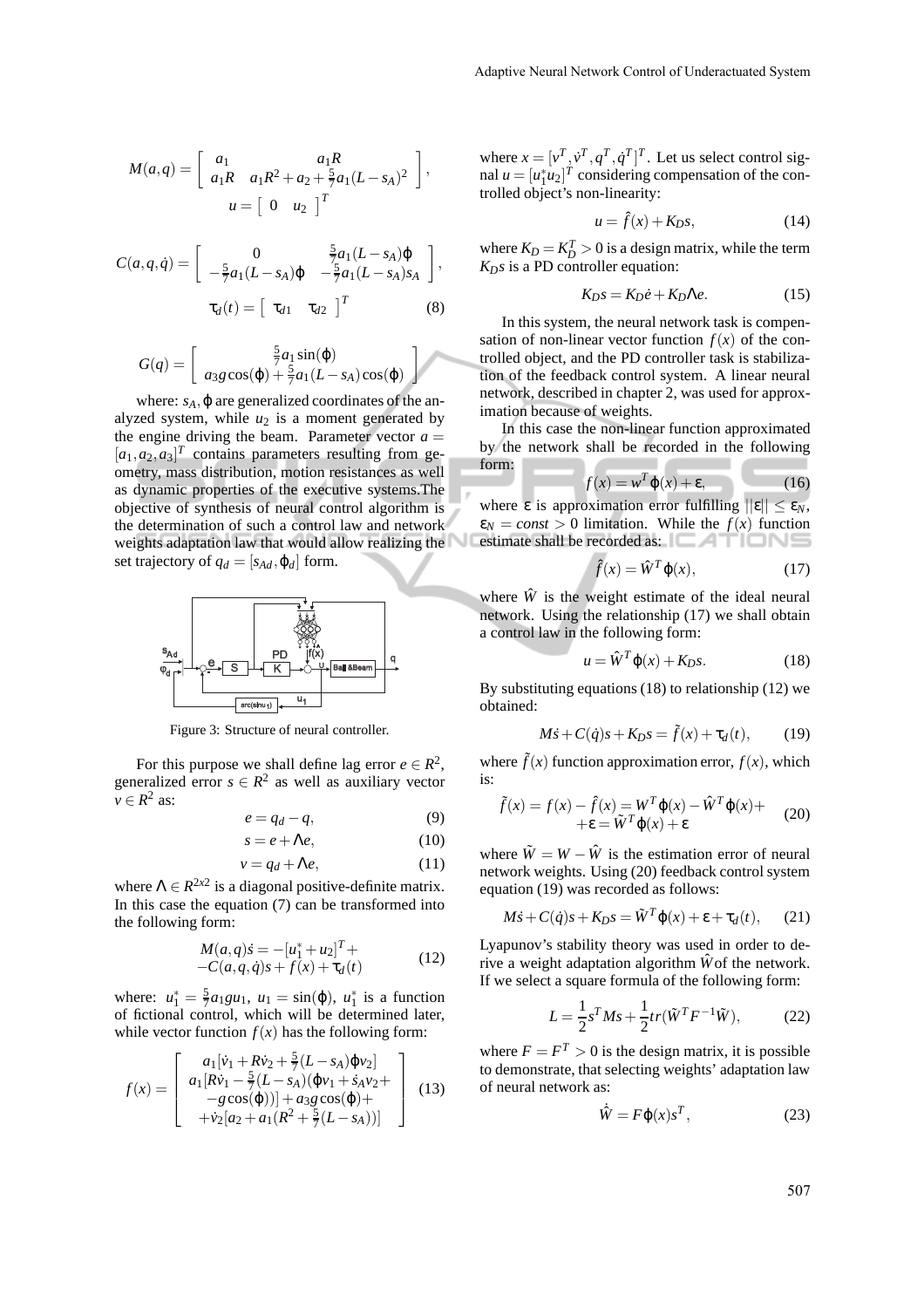a derivative of square for (22) is a negative semidefinite, if the following dependence is fulfilled:

$$
\Psi = \{s : ||s|| > \frac{\varphi_N + b}{K_{Dmin}} \equiv b_s\}.
$$
 (24)

This results from the formula (24) that generalized lag error *s* is uniformly end-limited to ψ, set, with the practical boundary of *b<sup>s</sup>* . By increasing *K<sup>D</sup>* matrix coefficients it is possible to reduce lag error *s*, as well as errors  $e$  and  $\dot{e}$ , which are also limited. Such synthesis of adaptational neural control allows for the correct operation of a control system with PD controller until the neural network begins to learn. The conducted synthesis of neural control allows determination of a fictitious control signal

$$
u_1 = \frac{7}{5a_1} [\hat{f}_1(x) + K_{D1}s_1].
$$
 (25)

 $(26)$ 

from which the set radius of the beam's own rotation  $\varphi_d$  in the following form was determined:

$$
\varphi_d = \arcsin(u_1).
$$

The simulation and verification of the control algorithm was conducted on the basis of the given solutions.

#### **4 COMPUTER SIMULATION**

The proposed solution of a control system was simulated with Matlab/Simulink software, using the constructed emulator of the ball-beam system. The assumed values of masses and geometric sizes correspond to the real structure. The following data was assumed for simulation: $a_1 = 0,1329[kg], a_2 =$ 0,0951[ $kgm$ ],  $a_3 = 0.0433$ [ $kgm$ ],  $L = 1$ [m],  $R =$ 0,015[*m*]. Mass moment of inertia of the beam and laser sensor was determined during the first approximation through modelling of mass distribution of these elements with a concentrated particle. It was assumed that the ball with the initial condition of  $s_A =$  $0.02[m]$  should reach the set position  $s_{Ad} = 0.5[m]$ .

Fig. 4b presents errors accompanying realization of the task of reaching the set position by the ball. Figures 4c and 4d present components of the control signal, that is PD control as well as control compensating non-linearity of the object. Figs. 4e, and 4f present weight values of neural networks used in the control system. The conducted simulation tests demonstrated the correctness of theoretical considerations.



Figure 4: Results of simulation: a) desired (*sAd*) and actual position of the ball on the beam, beam angle  $\varphi_d$ , b) error of the ball position  $(e_s)$  and the beam orientation  $(e_{\omega})$ , c) PD control signals, d) control signals of object's non-linarites compensation, e) weight of the first NN, f)weight of the second NN.

#### **5 VERIFICATION**

A mechanical system of the ball-beam type was constructed in order to verify the proposed control algorithm.

A mechanical system of the ball-beam type was constructed in order to verify the proposed control algorithm. A direct current engine integrated with a transmission and rotary-impulse transducer was used as a drive system, while a laser distance sensor was used to measure the ball location. ControlDesk, Matlab/Simulink software and dSpace 1104 card were used as the control-software environment. The results of verification obtained during the ball stabilization process (fig. 5)are analogical to simulation results (fig. 4). Small differences with regard to values and shapes of the variables result from simplifying assumptions adopted during the modelling process (not modeled dynamics of the motors with gears, not modeled friction in joints) as well as non-modelled disturbances occurring in the real object.